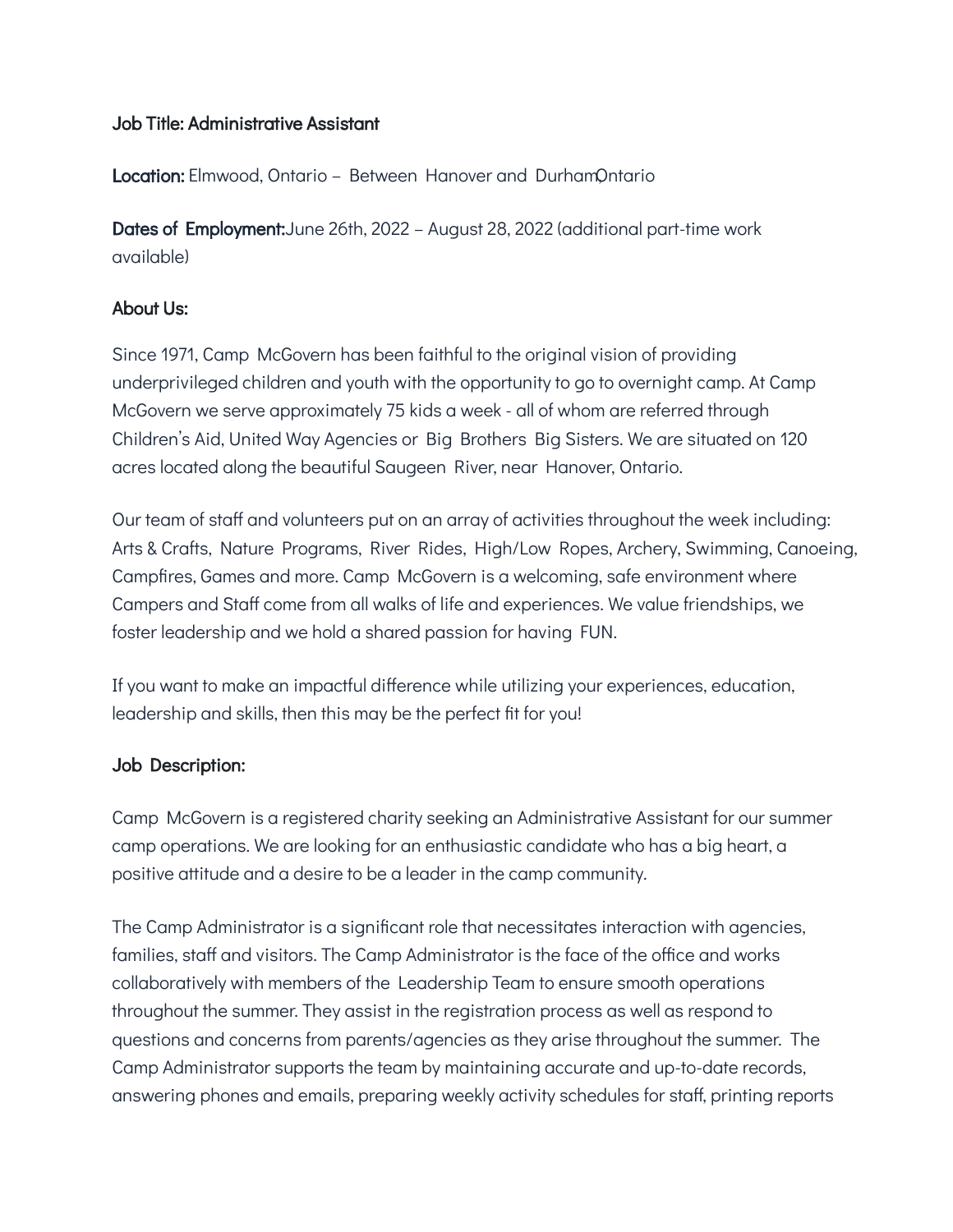as needed, maintaining camp documents, preparing and coordinating camper invoices and payments. As a result of summer camp's changing nature, the Administrative Assistant may be tasked with additional responsibilities as the Director sees fit.

### Job Responsibilities:

- Support families through the online registration process and with funding.
- Respond in a timely manner to all parent questions via email or phone calls related to their child's stay at camp by utilizing agency manuals, forms, contracts and other necessary information.
- Aid in matching campers with cabin groups ensuring that campers with special needs are suited with the appropriate staff.
- Work collaboratively with the Program Director and Director in booking programs with external sites and vendors.
- Schedule transportation to and from camp and local events, as well as liaise with camp, families, and local bussing company to ensure that campers get to camp safely.
- Track incoming snail mail and email.
- Utilize CampBrain registration software for camper registrations, staff documentation, camper medical forms and any other pertinent information.
- Produce weekly camper reports (medical/important information) for cabin counsellors, program and health care staff.
- Liaise with partner agencies to confirm campers, transportation, invoices and payments, and to discuss modifications and accommodations.
- Oversee the purchase of program supplies and work with program staff to ensure that all approved purchase orders are fulfilled.
- Maintain information privacy and protect confidentiality of all files/folders, documents and other information stored electronically or in hard copy.
- Offer suggestions to improve the work environment based on observations and feedback.
- Work with the Counselling Director to coordinate weekly camper evaluations and oversee full completion by staff.
- Oversee the camp's social media platforms and update as required.
- Assist in leading training sessions and preparing training documentation.
- Handle communications and coordination with program vendors and inspectors.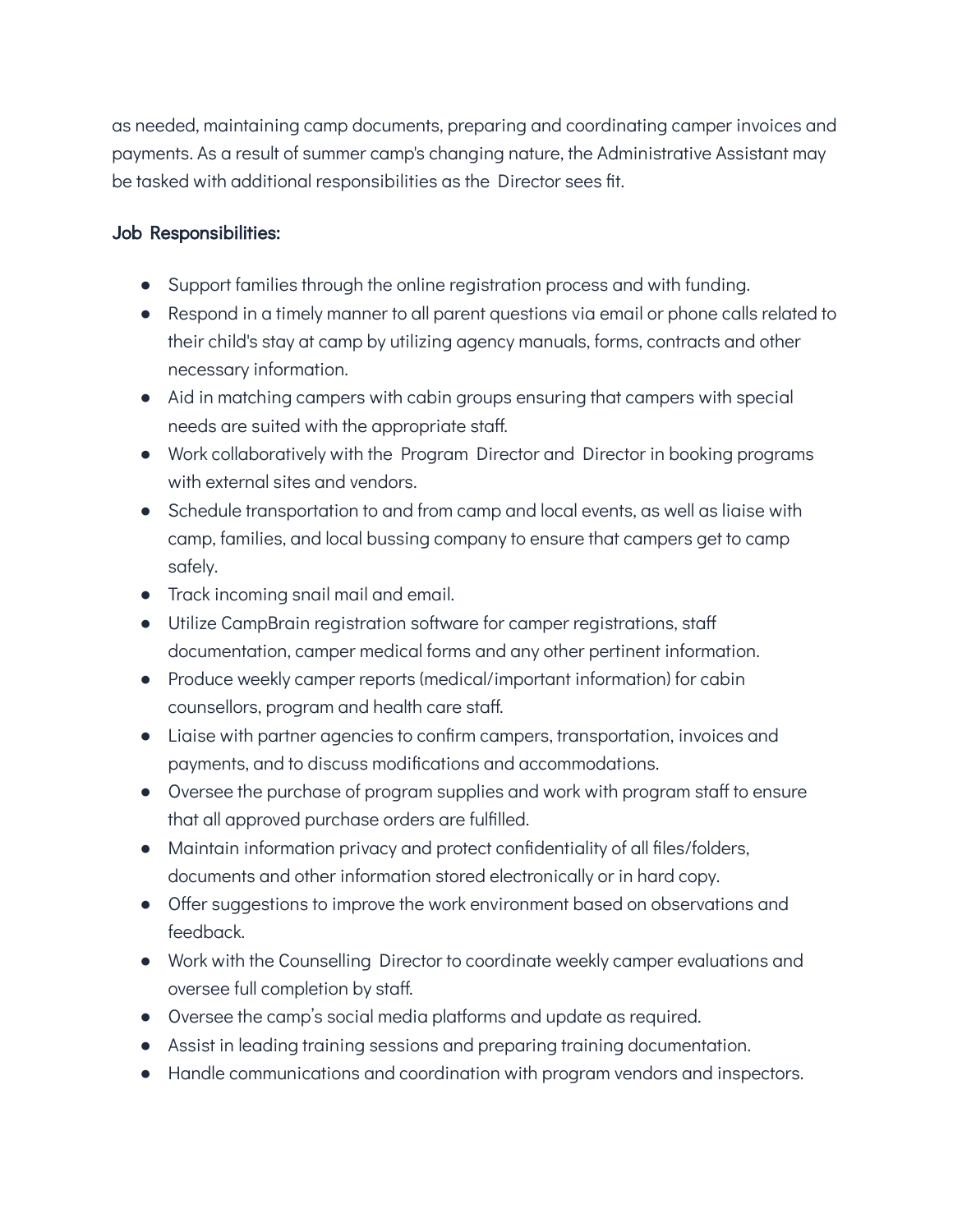- Ensure that the office is kept tidy, safe, and that all equipment is maintained and in good condition. If something breaks, needs repairing or doesn't work correctly, it will be up to the Administrative Assistant to notify the Director and help seek the appropriate solution.
- Assume a lead role in crisis management/emergency response.
- Build positive relationships with campers and staff to ensure a safe and enjoyable camp experience.
- Participate in camp special events, cabin supervision, and other camp duties as required.

Our ideal Administrative Assistant:

- Fosters self-esteem, social skills, and respect for others.
- Uncovers potential for personal growth in campers.
- Nurtures mentoring, teamwork, and leadership development.
- Is a positive and conscientious professional who, in collaboration with the rest of the camp staff, ensures a safe and fun experience for our campers.
- Has strong interpersonal skills, including patience and communication
- Is empathetic to the diverse group of campers that we serve.
- Provides comfort and support when someone needs it.
- Is organized and keeps accurate records.
- Understands the importance of camper confidentiality, but knows when a disclosure is required (training provided).
- Communicates effectively with staff, families, agencies and members of the public.
- Is able to solve problems effectively, dealing with the unexpected calmly and having an open-mind about new ideas.
- Can relate well with people, including both children and adults while remaining professional at all times.
- Is flexible with their daily schedule.
- Is able to work well in a team environment.

# Qualifications:

- At least 18 years of age.
- Valid First Aid/CPR-C.